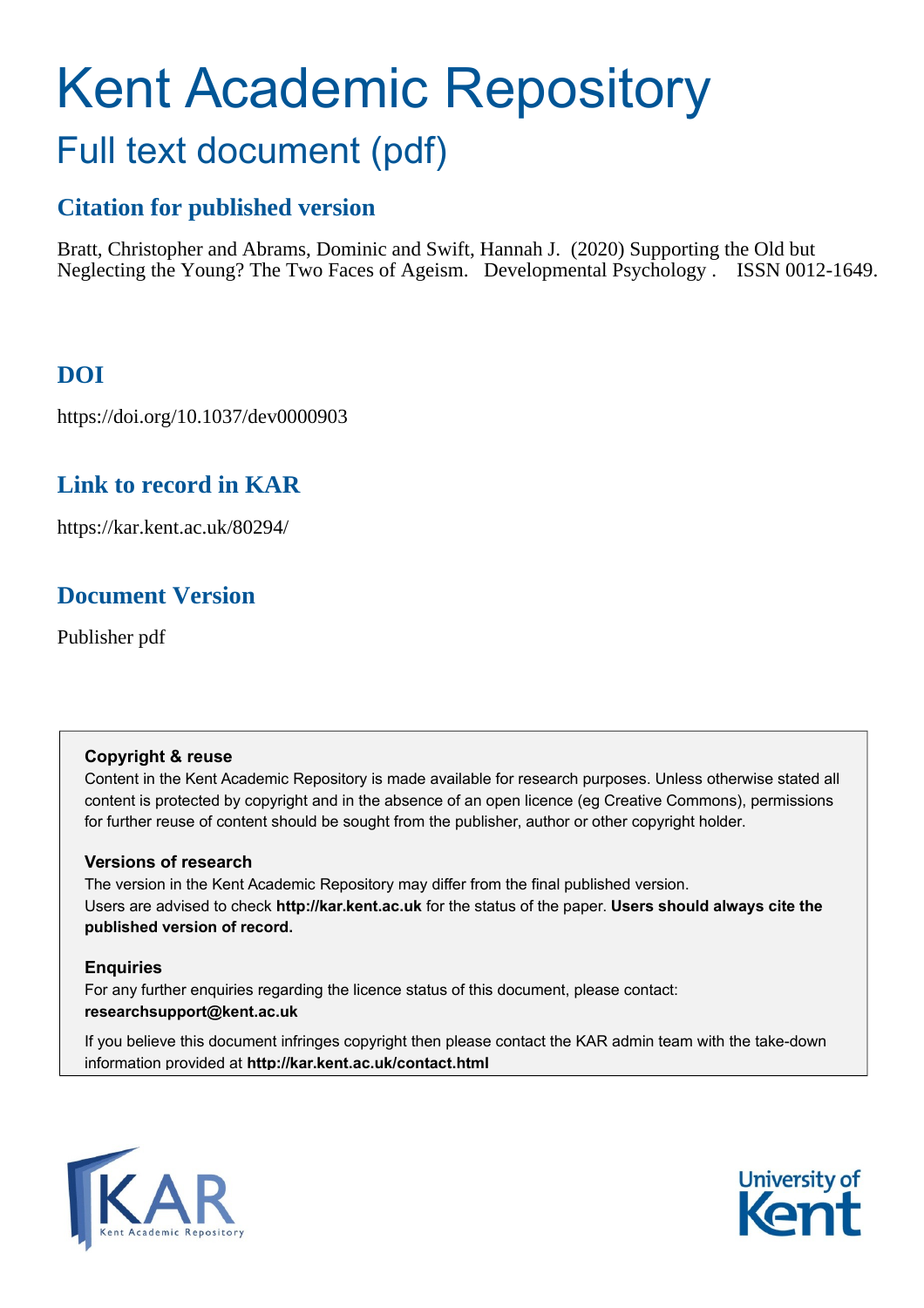## **Developmental Psychology**

### **Supporting the Old but Neglecting the Young? The Two Faces of Ageism**

Christopher Bratt, Dominic Abrams, and Hannah J. Swift Online First Publication, February 27, 2020. http://dx.doi.org/10.1037/dev0000903

### **CITATION**

Bratt, C., Abrams, D., & Swift, H. J. (2020, February 27). Supporting the Old but Neglecting the Young? The Two Faces of Ageism. Developmental Psychology. Advance online publication. http://dx.doi.org/10.1037/dev0000903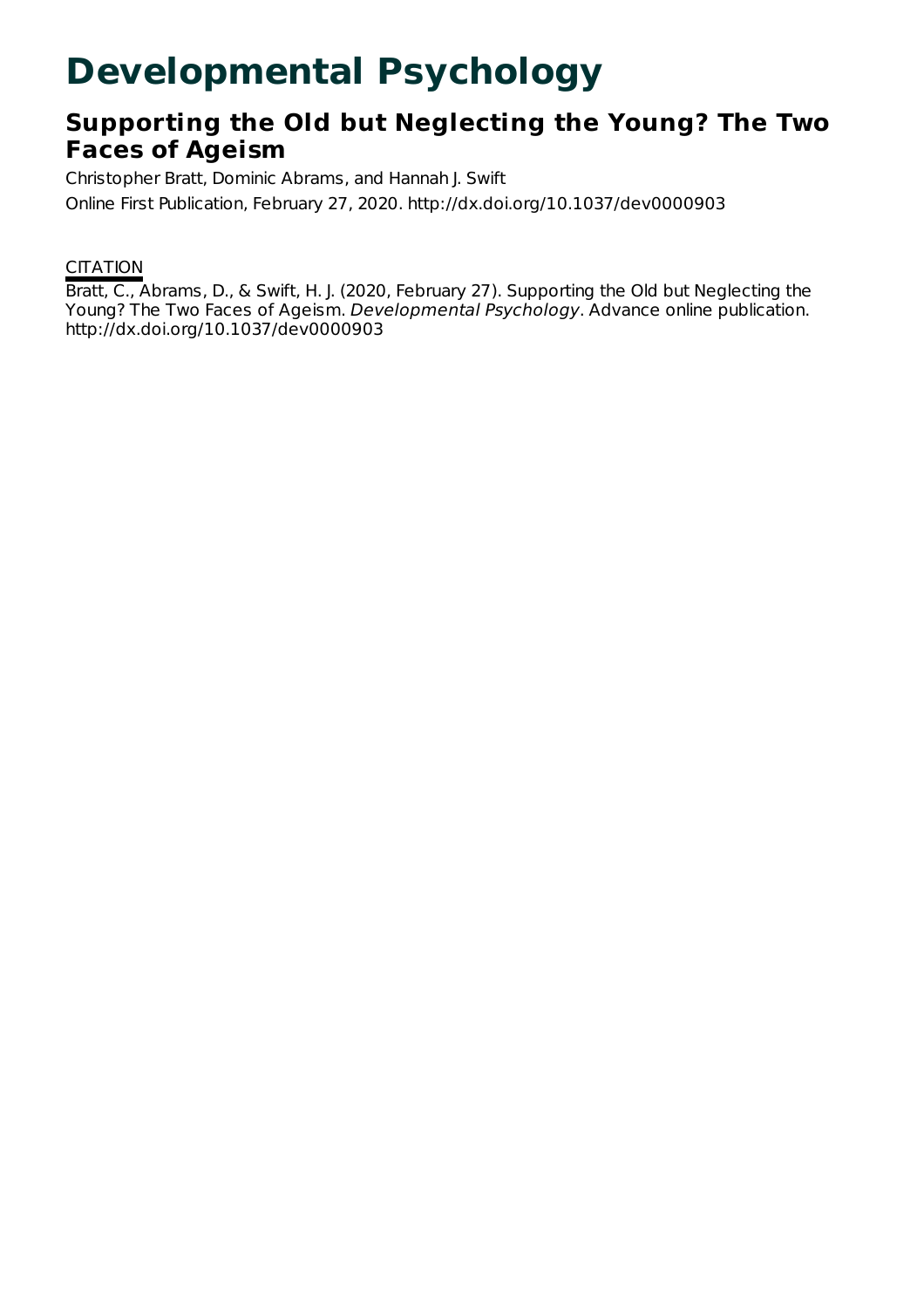

© 2020 The Author(s)<br>ISSN: 0012-1649

http://dx.doi.org[/10.1037/dev0000903](http://dx.doi.org/10.1037/dev0000903)

### Supporting the Old but Neglecting the Young? The Two Faces of Ageism

Christopher Bratt, Dominic Abrams, and Hannah J. Swift University of Kent

Ageism is the most prevalent form of prejudice and is experienced by both older and younger people. Little is known about whether these experiences are interdependent or have common origins. We analyze data from 8,117 older (aged 70 and over) and 11,647 younger respondents (15–29 years) in representative samples from 29 countries in the European Social Survey. Using multilevel structural equation modeling, we test the hypothesis that older people are less likely, and younger people more likely, to suffer age discrimination if they live in a country with stronger structural support for older people. We also test the hypothesis that although stronger social norm against age discrimination reduce age discrimination suffered by older people it does not inhibit discrimination against younger people. These hypotheses are supported, and the results underline the neglected problem of ageism toward youth. Findings highlight that strategies for reducing age prejudice must address ageism as a multigenerational challenge, requiring attention to intergenerational cohesion and resource distribution between ages.

*Keywords:* ageism, discrimination, youth, social norms, European Social Survey

*Supplemental materials:* http://dx.doi.org/10.1037/dev0000903.supp

Development across the life span involves not only biological and cognitive ageing, but also a changing social environment that responds differently as a function of how others perceive one's age. In this article we consider how two aspects of the social environment—structural/economic resources, and social norms of discrimination, may affect the experiences of ageism among younger and older people. We propose that the same social environments are experienced differently by younger and older people, and that where conditions improve for older people, the conditions for younger people might well decline. Thus, our analysis is consistent with Bronfenbrenner's (1979) ecological approach (see also Greene, Way, & Pahl, 2006), which emphasizes the role of subjective experience for understanding development within the wider social context and multiple levels of analysis.

The media, popular culture, and academic literature have all drawn attention to the problem of ageism. The academic literature

**[Christopher Bratt,](https://orcid.org/0000-0001-5838-8739) Dominic Abrams, and Hannah J. Swift, Centre for** the Study of Group Processes, School of Psychology, University of Kent. This work was supported by the Economic and Social Research Council (ES/I036613/1).

tends to follow Butler's (1975, p. 35) definition of ageism as "a process of systematic stereotyping of and discrimination against people because they are old" (Butler, 1969, 2005; Iversen, Larsen, & Solem, 2009; Nelson, 2005; North & Fiske, 2012; S. R. Levy & Macdonald, 2016). Yet, national surveys (Abrams & Houston, 2006; Bratt, Abrams, Swift, Vauclair, & Marques, 2018) and smaller-scale laboratory work (Garstka, Schmitt, Branscombe, & Hummert, 2004) show that younger people also experience ageism (Abrams, 2010; Hagestad & Uhlenberg, 2005; Snape & Redman, 2003). For instance, Bratt et al. (2018) found that across a large set of countries, younger people were more likely to report experiences of age discrimination than were older people. Surprisingly, psychology has largely neglected youth as being a major target of discrimination and, thus, has not paid much attention to the life span developmental implications of ageism, or the interdependence between younger and older people's experiences.

An unanswered question is whether levels of age discrimination experienced by older and younger people are affected by common factors and whether measures to improve the conditions of older people might affect younger people negatively. We hypothesize that structural and ideological differences may account for variations in countries' levels of age discrimination, and for differences in the extent to which younger and older people experience age discrimination. These hypotheses are tested using multilevel structural equation modeling (multilevel SEM) of data from representative samples from 29 countries in Round 4 of the European Social Survey (ESS).

#### **Modernization and Age Discrimination**

A well-recognized account of why people may express ageism toward older people is provided by modernization theory. This sociological approach holds that modernization from a traditional and rural society into an urban and industrialized society will lead

This article has been published under the terms of the Creative Commons Attribution License [\(http://creativecommons.org/licenses/by/3.0/\)](http://creativecommons.org/licenses/by/3.0/), which permits unrestricted use, distribution, and reproduction in any medium, provided the original author and source are credited. Copyright for this article is retained by the author(s). Author(s) grant(s) the American Psychological Association the exclusive right to publish the article and identify itself as the original publisher.

Correspondence concerning this article should be addressed to Christopher Bratt or Dominic Abrams, Centre for the Study of Group Processes, School of Psychology, University of Kent, Canterbury, Kent CT2 7NP, United Kingdom. E-mail: [christopher.bratt@gmail.com](mailto:christopher.bratt@gmail.com) or [d.abrams@kent](mailto:d.abrams@kent.ac.uk) [.ac.uk](mailto:d.abrams@kent.ac.uk)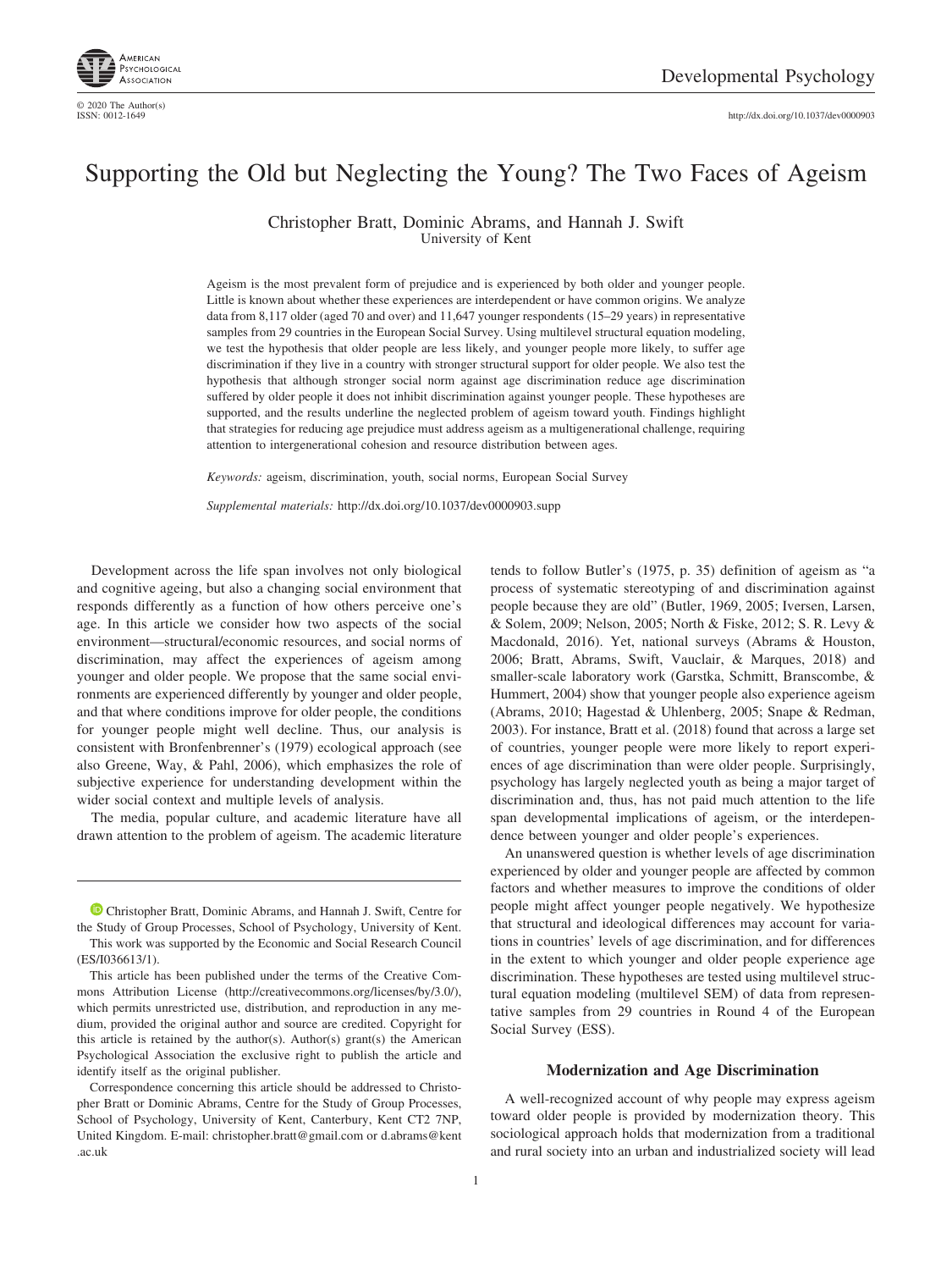to a decline in the status of older people. Specifically, Cowgill (1974) proposed that industrialization and automation in modernized societies go along with falling birth rates and increased longevity, resulting in a higher proportion of older people and simultaneously a reduced demand for older workers' skills. Cowgill suggested that the increased proportion of retired or unemployed older people and their dependency on younger working people result in a loss of status for older people.

Similar views on modernization have been proposed by social anthropologists (Schoenberg & Lewis, 2005) and psychologists (Branco & Williamson, 1982; Butler, 2009; Cuddy & Fiske, 2002; Nelson, 2005; North & Fiske, 2012). For instance, Nelson (2005) reasoned that modern demands for labor may emphasize youthful agility over mature experience and wisdom. Indeed, in research that asked North American participants to select which of two (equally qualified) candidates who could most maximize their organization's performance (Abrams, Swift, & Drury, 2016), clear preference was shown for applicants whose profiles included positive stereotypes of younger age. These included being creative, good at learning new skills, and a quick decision maker. Deemed less hirable were applicants with profiles including positive olderage stereotypes, such as being good at settling arguments, understanding others' viewpoints and being polite.

Theoretically, modernization results in a devaluation of older adults and might increase discrimination against this age group. However, research on age discrimination provides limited support to this notion. Studies comparing continents (North & Fiske, 2015) or countries across Europe (Vauclair et al., 2015) suggest relative positivity toward older adults in modernized societies. North and Fiske (2015) note that rises in population aging predict negative attitudes to older people, but that cultural individualism has the opposite effect—predicting positive attitudes to older people. Referring to research by Inglehart and colleagues (Inglehart & Baker, 2000; Inglehart, Norris, & Ronald, 2003), North and Fiske argue that once rapid industrialization has plateaued out in modernized societies, they develop increased tolerance and respect for the individual. Such tolerance and respect for the individual, North and Fiske reasoned, generates respect toward older people even within aging societies.

Increased tolerance in modernized societies is one possible explanation why older people experience less age discrimination than expected. However, modernization also involves structural changes. Specifically, modernization with increased prosperity has enabled many countries to provide financial and social support to older people. Such support might affect attitudes and age discrimination. These two alternative explanations—increased tolerance or structural support to older people—might at first sight appear complementary. However, they suggest different effects on age discrimination experienced among younger people.

If modernization improves the status of older people primarily by changing values and increasing tolerance in general, then such tolerance should probably also benefit younger people too. For example, an emphasis on tolerance and mutual respect could also heighten the appreciation of younger people's energy and ingenuity, and their willingness to challenge old ideas. However, if modernization affects older people's position primarily through structural factors, namely social and fiscal support to the older generation, it is not necessarily true that younger people will experience comparable benefits.

#### **Effects of Policies to Support Aging Populations**

Cowgill (1974) identified four pillars of modernization: the development of economic technology, health technology, education, and urbanization. Three of these are captured by the Human Development Index (HDI), published by the United Nations (United Nations, 1990). The HDI is a composite based on economic strength as expressed by per capita income, the population's education level, and life expectancy. Older people appear to hold higher social status in more modernized societies than in less modernized societies (North & Fiske, 2015; Vauclair et al., 2015). Consequently, and contrary to Cowgill's assumptions, we would expect that high HDI scores should be associated with fewer reports of age discrimination among older people. For example, Bratt et al. (2018) observed low levels of age discrimination experienced among older respondents in Scandinavian countries and Switzerland, which have high levels of modernization. However, Bratt et al. also found that younger respondents in these countries reported experiencing higher levels of age discrimination. Therefore, we expect that high scores on the HDI should be associated with low levels of age discrimination experienced among older respondents, but high levels among younger respondents.

Given our contention that it is specifically increased structural support for older people that might be a basis for the positive (rather than negative) impact of modernization on older people, we use an indicator that will more directly reflect structural support for older people: the AgeWatch Index. This index has been developed by HelpAge International [\(www.helpage.org/global-agewatch\)](http://www.helpage.org/global-agewatch) and Asghar Zaidi (2013), who writes:

The overarching purpose of the Global AgeWatch Index is to promote the development of policies and programs that will improve the quality of life and wellbeing of current and future generations of older people. [. . .] One of the strong motivations for the Index is the lack of age-disaggregated information across countries, leading to a poor understanding of the circumstances of older people in many countries (p. 5).

The AgeWatch Index uses data from the United Nations Department of Economic and Social Affairs, the World Bank, the World Health Organization, the International Labor Organization, UNESCO, and the Gallup World Poll to provide an overall score of how countries have used fiscal and social policies to improve the living conditions of older people (see Zaidi, 2013). Thus, the AgeWatch Index scores reflect structural differences between countries' treatment and value of older people and is an excellent tool for research on ageism.

The HDI and AgeWatch Index have some overlap (see the [online supplemental materials\)](http://dx.doi.org/10.1037/dev0000903.supp) and would be expected to be strongly related. However, the Age Watch Index includes additional elements such as the enabling environment for older people (social connections, physical safety, and access to public transport) that makes the specificity of the AgeWatch Index better attuned for testing our hypotheses regarding effects of structural support for older people.

We also expect the AgeWatch Index to predict age discrimination experienced among younger respondents, but differently than for older respondents. Income security and high-quality healthand-care services for older people systematically benefit the older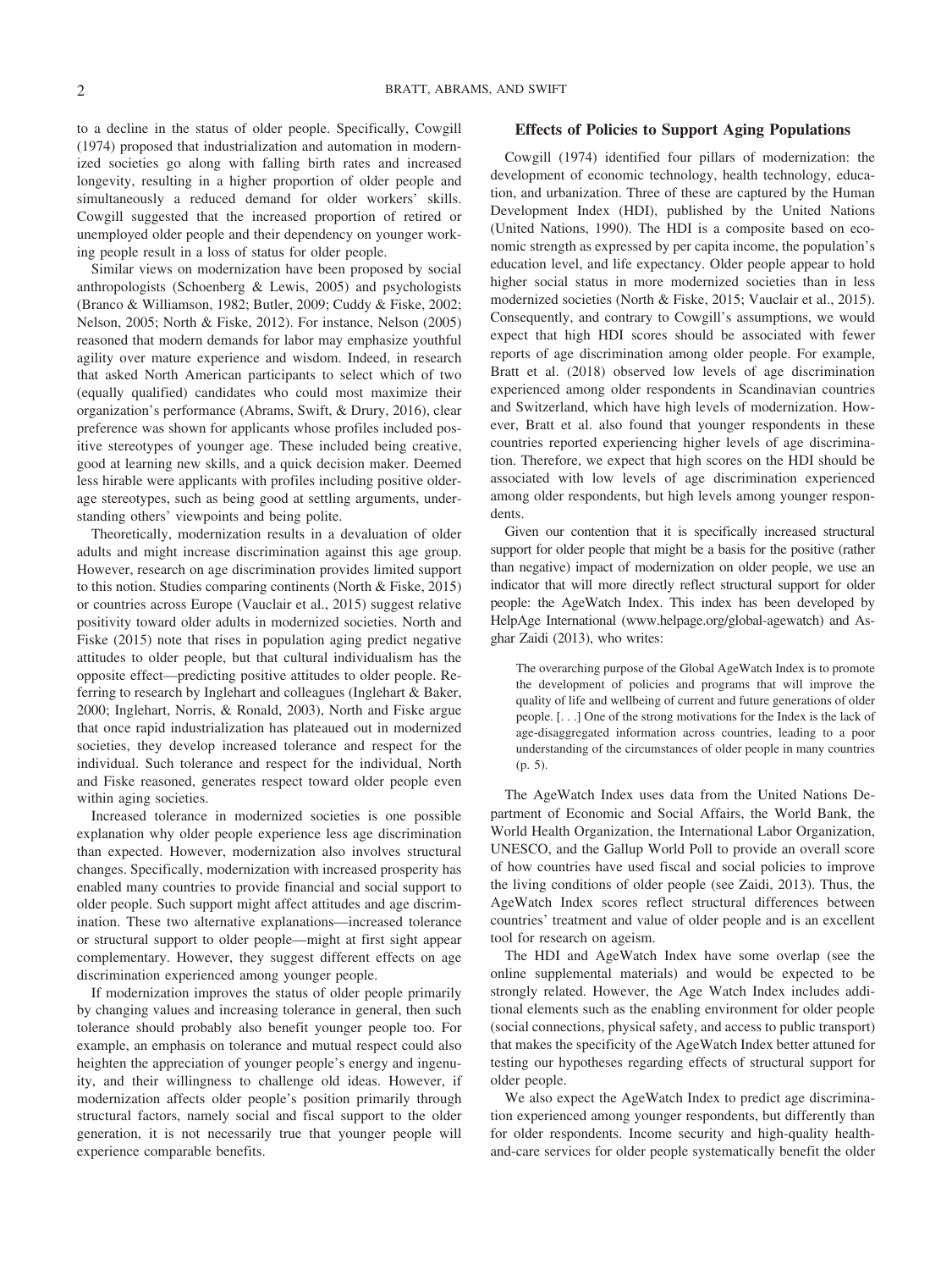population, but they are likely also to materially affect the younger population. For instance, policies that are designed to protect the pensions of older people necessarily draw on the resources generated by younger people. One example is the policy in the United Kingdom called "triple lock," adopted in 2010 by the U.K. government to inflation-proof pensions (HM Treasury, 2010, p 4). The "triple lock" implies that the impact of austerity measures in the United Kingdom is lower for retired people than for most of the working population. We predict that a higher score on the AgeWatch Index score should be negatively associated with levels of age discrimination experienced by older people (Hypothesis 1a), but expect it to be positively associated with levels experienced among younger people (Hypothesis 1b).

#### **Effects of Normative Climate: The Role of Social Norms Against Age Discrimination**

Modernization with increased standards of living, education, and life expectancy can affect attitudes to older people and older people's experiences of age discrimination. Improved education within a country should probably also strengthen social norms against discrimination in general (Inglehart & Baker, 2000), and age discrimination specifically. Indeed, it is plausible that social norms can weaken or strengthen effects of structural factors. Therefore, it is important to consider both the role of social norms against age discrimination and the impact of structural factors (see Kinzig et al., 2013).

One might expect that people of all ages would experience low levels of age discrimination if they live in a country with strong social norms against ageism because such norms should provide a "motive to suppress prejudice" (Crandall, Eshleman, & O'Brien, 2002, p 359). Although this reasoning is consistent with research in various realms of intergroup relations (Crandall et al., 2002; Hogg & Abrams, 1988; Sherif, 1973; Stangor, Sechrist, & Jost, 2001; Zitek & Hebl, 2007), it seems inconsistent with the observation that some countries with low levels of old-age discrimination have high levels of young-age discrimination (Bratt et al., 2018). This contrast may, instead, be consistent with an alternative notion that even when people espouse ideology in favor of equality or have high levels of motivation to control prejudice, they apply these principles only to particular groups (a selective application of equality). In a representative survey of the U.K. population, Abrams, Houston, Van de Vyver, and Vasiljevic (2015) demonstrated that people apply the value of equality selectively— giving greater priority to equality for some groups than others. Specifically, respondents prioritized improvement of equal opportunities for groups that were viewed as more dependent (including older people) than for groups that posed symbolic threat to mainstream majority culture (such as gay people, Black or Muslim people). Given the different levels of discrimination experienced by older and younger people we anticipate that norms against age discrimination may be selectively applied too. Specifically, when people claim to be motivated to be unprejudiced based on age, they may implicitly be thinking only of older people, who are perceived to pose little threat to the status or power of other groups. Consequently, a norm against age discrimination is likely to be selectively applied for older people and, thus, fail to inhibit discrimination against younger people. We investigate this possibility by testing two hypotheses regarding the effects of social norms

against age discrimination: country-level social norms against ageism will predict less frequent experiences of age discrimination among older respondents (Hypothesis 2a), but not among younger respondents (Hypothesis 2b).

Finally, we consider the combined effects of both the structural and normative contexts, and possible interaction effects. We expect that greater structural support and stronger antidiscrimination norms should both make a distinct contribution to the explanation of less frequent age discrimination experienced by older people (Hypothesis 3a). However, because of the selective application of social norms, only the AgeWatch Index is expected to predict age discrimination experienced by younger people (Hypothesis 3b), with higher scores on the AgeWatch Index being associated with more frequent age discrimination against this group.

Structural and normative factors may also interact. The effect of a general social norm against age discrimination may depend on how attentive governing authorities are toward the needs of specific age groups. We test for this possibility by investigating whether countries' scores on the AgeWatch Index (representing social and fiscal support) moderate associations between social norms and experiences of age discrimination. We conduct this test among both older and younger respondents.

#### **Method**

#### **Data**

We used freely available data from the ESS Round 4, Edition 3 (2008), which contains no identifying information. It was not necessary to seek approval from the Institutional Review Board at the University of Kent. The ESS data were collected with computer aided personal interviews in 29 countries from the European region and Israel. Within each country, the ESS used strict probability methods to ensure that a national sample was representative for the country's population aged 15 and over. Based on consensual age boundaries established in development work for the ESS, and consistent with the thresholds used elsewhere in the ESS survey (that refer to "people over 70" and "people in their 20s"), we operationalized the sample of "older" respondents as being aged 70 or more (after dropping a respondent coded as 123 years old in the ESS data):  $n = 8,117$ , age span from 70 to 105,  $M_{\text{age}} =$ 76.9,  $SD = 5.41$ ,  $60\%$  female. We defined the sample of "younger" respondents as being below 30 years:  $n = 11,647$ , age span from 15 to 29,  $M_{\text{age}} = 22.7$ ,  $SD = 4.17$ , 51% female.

The ESS data had very few missing responses. Nearly all older (97%) and nearly all younger respondents (98%) had complete data, see the [online supplemental materials](http://dx.doi.org/10.1037/dev0000903.supp) for details. Since we used full information maximum likelihood estimations, which will include cases with partly missing data, only five respondents 70 years or older and only three respondents between 15 and 29 years were dropped from the analyses. The large representative samples from 29 countries (with overall sample sizes of more than 8,000 older respondents and more than 11,500 younger respondents) provided a solid basis for the current analyses.

#### **Measures**

**Experiences of age discrimination.** Experiences of age discrimination were assessed with three items. In the English version,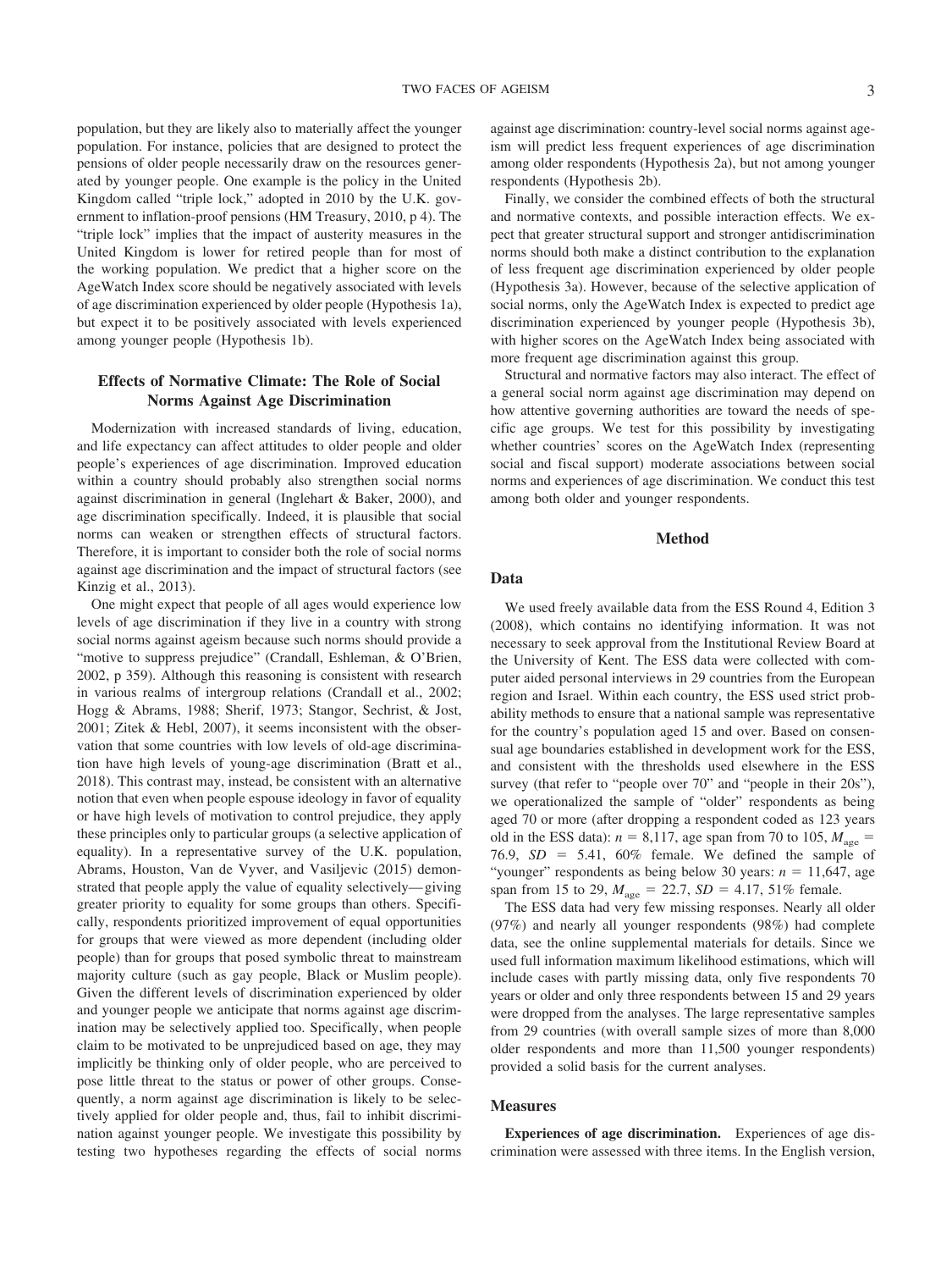these items read: (a) "Please tell me how often, in the past year, anyone has shown prejudice against you or treated you unfairly because of your age?" (b) "How often, if at all, in the past year have you felt that someone showed you a lack of respect because of your age, for instance by ignoring or patronizing you?" (c) "How often in the past year has someone treated you badly because of your age, for example by insulting you, abusing you or refusing you services?" The three items on prejudice or unfair treatment, lack of respect, and being treated badly because of age were all assessed using a 5-point scale from 0 to 4, labeling only the extremes *never* (0) and *very often* (4), as well as a "Don't know" option that was coded as missing data. The three items on experiences of age discrimination provide a relatively brief measurement, with items selected from multiple items (Vauclair, Abrams, & Bratt, 2010). The limitation of having few items is compensated for by the sample sizes available in the ESS. Furthermore, earlier research has shown that these items in the ESS have a high degree of measurement invariance across countries and languages, and across age. Measurement invariance is satisfied even when tested across age as a continuous variable (Bratt et al., 2018).

Statistical analyses in the present research used the original, 5-point ordinal items. Plots in Figure 1 and various plots in the [online supplemental materials](http://dx.doi.org/10.1037/dev0000903.supp) used composite scores, the mean of all three items. We note that these composite scores had substantial country-level variation: the intraclass correlation was .09 for older respondents and .05 for younger respondents, meaning that 9 and 5% of the overall variations in composite scores were at the country level.

**The AgeWatch Index.** We used countries' scores on the AgeWatch Index [\(www.helpage.org/global-agewatch\)](http://www.helpage.org/global-agewatch) as a country-level predictor, reflecting fiscal and social support for a country's older population. We used the AgeWatch Index data for 2013, the earliest data available. Asghar Zaidi, the scientific consultant for HelpAge International in the development of the Age-Watch Index, describes the indicators in detail and groups them into four domains (Zaidi, 2013, pp. 9 –14), with equal weight to each domain:



*Figure 1.* Scatterplots (with regression lines) of country-level means of experiences of age discrimination and (a) countries' scores on the AgeWatch Index or (b) country-level social norms against age discrimination. The plots show separate results for younger and older respondents in each country. See the [online supplemental](http://dx.doi.org/10.1037/dev0000903.supp) [materials](http://dx.doi.org/10.1037/dev0000903.supp) for each country's position on the two plots. See the online article for the color version of this figure.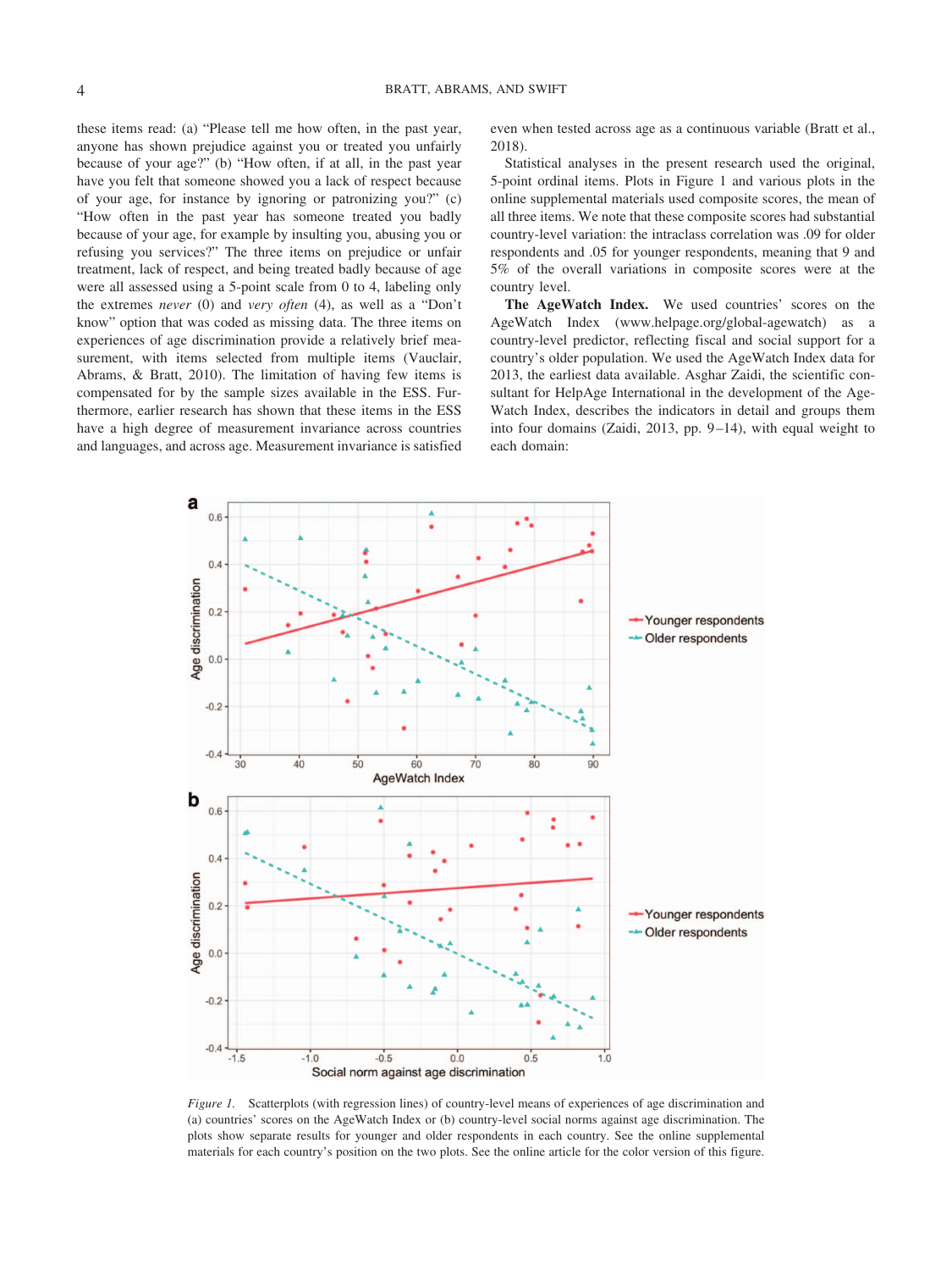- 1. *Income security for older people*: Pension income coverage (40% weight for the domain score); poverty rate in old age (20%); relative welfare of older people (20%); GDP per capita (20%).
- 2. *Health status*: Life expectancy at 60 (40% weight for the domain score); healthy life expectancy at 60 (40%); psychological wellbeing (20%).
- 3. *Employment and education*: Employment of older people (50% weight for the domain score); education status of older people (50%).
- 4. *Enabling environments for older people*: Social connections (25% weight for the domain score); physical safety (25%); civic freedom (25%); access to public transport (25%).

To reduce computational problems in multilevel analyses because of high variance, we first centered scores on the AgeWatch Index and then divided them by 5, which resulted in a scale from  $-6.59$  to 5.23. The original country scores are shown in the [online supplemental materials.](http://dx.doi.org/10.1037/dev0000903.supp)

Social norms. Sociological theory (e.g., Mead, 1934) suggests that social norms exert an effect on individual behavior because of their internalization as personal norms. Being internalized, personal norms are not dependent on social sanctions to exert an effect on behavior (Schwartz, 1977), but they continue to reflect societal norms and values (Abrams & Hogg, 1990; Allport, 1954; Bratt, 1999; Sherif, 1973). Because of the link between personal and social norms, it is possible to develop measurements of country differences in overall norms against age discrimination by aggregating individually expressed social norms (e.g., Manning, Newman, Valliere, Wang, & Lawson, 2001). The ESS survey included two items assessing personal norms against age prejudice, one for internal and one for external motivations: (a) "Please tell me how important it is for you to be unprejudiced against people of other age groups." (b) "Please tell me how important it is for you to be seen as being unprejudiced against people of other age groups." Both items used an 11-point response scale, with the extreme answers labeled *not at all important* and *extremely important*, as well as a *don't know* option, which was treated as missing data. These items were drawn from previous measures developed by Plant and Devine (1998), and also by Abrams et al. (2015). The two items were strongly correlated (overall  $r = .62$ ,  $p < .001$ ) and we computed a mean score of the two items for each respondent and then grand-mean centered this variable. We then computed country-level means of the composite scores. We deliberately excluded members of the target group when estimating country-level means. Thus, we estimated two variables for country-level social norms. We used the social norm expressed among respondents aged between 15 and 49 as a predictor of age discrimination experienced by respondents aged 70 years or older. Conversely, we used the social norm expressed among respondents aged between 40 and 105 years to predict age discrimination experienced by respondents aged under 30. The two assessments of country-level norms were nearly identical  $(r = .97)$ .

**Individual-level predictors.** Individual-level predictors of experiences of age discrimination were age and gender. We centered age within each age group, and we coded gender as male  $=$  $0$  and female  $= 1$ .

**Descriptive statistics.** The [online supplemental materials](http://dx.doi.org/10.1037/dev0000903.supp) show descriptive statistics, the raw data are available from the ESS server [\(www.europeansocialsurvey.org\)](http://www.europeansocialsurvey.org).

#### **Analytical Strategy**

We used R 3.4.3 (R Core Team, 2016) and Stata 15 for data management, and the R package knitr (Xie, 2016) to compile the [online supplemental materials.](http://dx.doi.org/10.1037/dev0000903.supp) We used the ggplot2 package (Wickham, 2009) in R for descriptive graphics. Multilevel SEM was conducted with M*plus* 8.3 (Muthén & Muthén, 1998 –2017) and integrated with R using MplusAutomation (Hallquist & Wiley, 2018). We used the R package kableExtra (Zhu, 2019) to develop tables, using code to automatically collect results from M*plus*' output files.

Multilevel SEM in M*plus* used either its default estimator (maximum likelihood with robust standard errors, MLR) or Bayesian estimations. Bayesian multilevel estimations are more conservative than MLR estimations (Stegmueller, 2013), providing a test of the robustness of the findings obtained with maximum likelihood estimations in particular when multilevel analyses include few clusters (countries in this case). Maximum likelihood and Bayesian estimations may not give identical results and some scholars recommend considering both approaches and to compare their results to increase the robustness of research (Lele & Dennis, 2009).

Bayesian estimations used two Markov Chain Monte Carlo (MCMC) chains and 1,500,000 iterations for each chain (without thinning, see Link & Eaton, 2012). Bayesian estimations used noninformative priors, meaning that the estimations were databased and not influenced by any theory-based assumptions of how strong the associations would be.

The multilevel models estimated experiences of age discrimination as a latent variable both at the individual and at the country level. We estimated models for younger and older respondents separately and did not force factor loadings or thresholds to be equal across the two age groups. At the individual level, factor loadings for the indicators were similar, consistent with the high level of measurement invariance demonstrated by Bratt et al. (2018).

Four different multilevel SEM models were estimated for both older and younger respondents separately, testing the AgeWatch Index as the only predictor (Model 1), social norms as the only predictor (Model 2), and an additive model with both the Age-Watch Index and social norms as predictors (Model 3). We also tested for possible interaction effects between the AgeWatch Index and social norms (Model 4). Age within an age group and gender (female) were predictors at the individual level, with limited explanatory power in both age groups, though age was moderately associated with less frequent experiences of age discrimination among younger respondents.

We evaluated model fit with fit indices available in the specific analyses applied. For estimations with maximum likelihood, we used the Akaike Information Criteria (AIC) and the Bayesian Information Criteria (BIC). These fit indices allow for a comparison of nonnested models and reflect the models' ability to explain the dependent variable relative to the model's parsimony (punish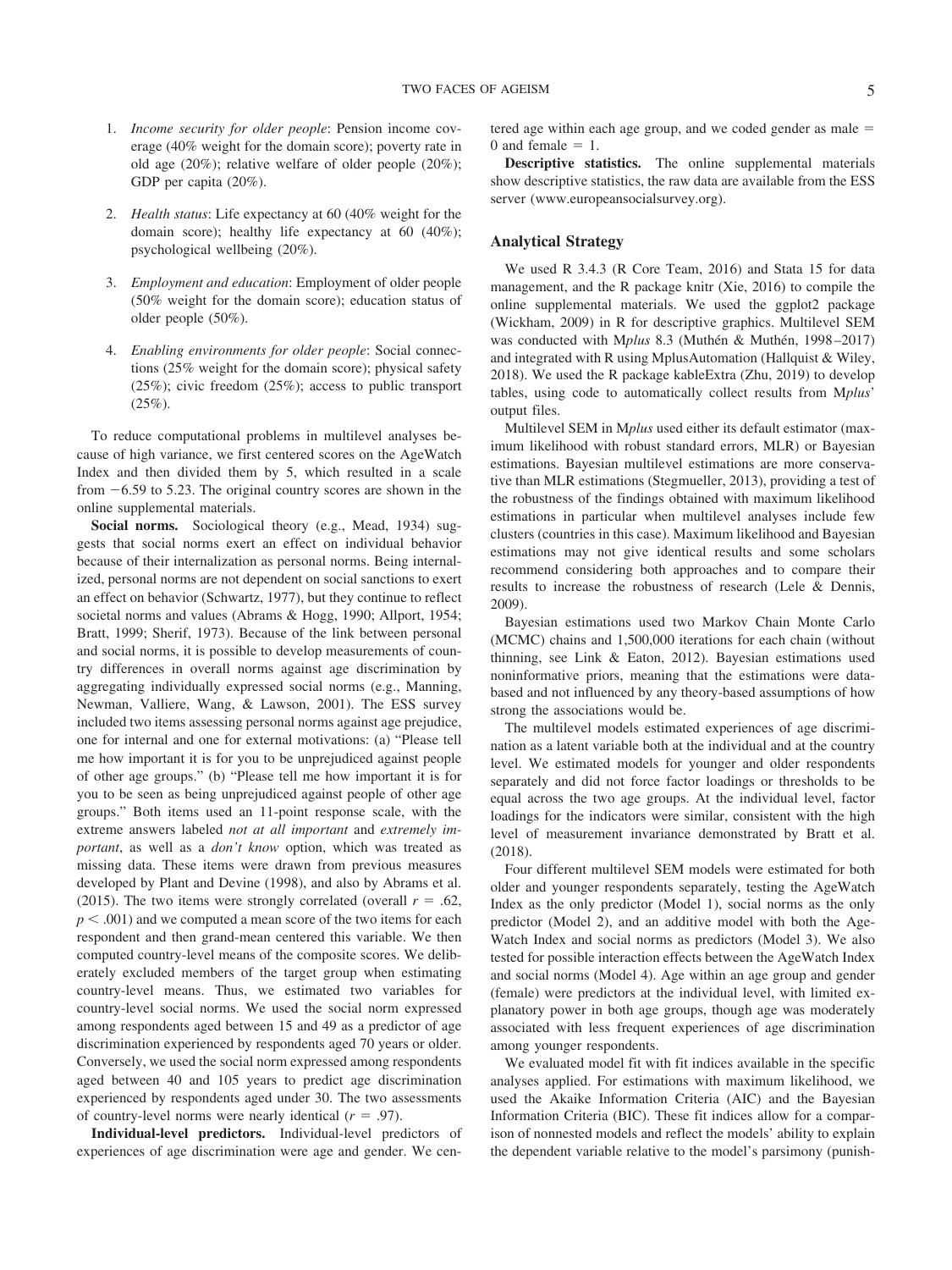ing for model complexity, the BIC more than the AIC). A lower value is preferred.

Analyses with Bayes estimations gave a Posterior Predictive P-Value (PPP) as a fit estimate. A perfectly fitting model will have a PPP at .50. The estimation of PPP in M*plus* is based on the chi-square test and any PPP above .05 is considered "nonsignificant," that is, indicating that the model fits the data. The current analyses had large sample sizes, resulting in a powerful test for a fit index based on the chi-square, easily estimating trivial deviations between model-implied moments and moments in the data to be "statistically significant"—in particular among younger respondents because of their sample size of more than 11,500. In addition to the PPP, the [online supplemental materials](http://dx.doi.org/10.1037/dev0000903.supp) report the potential scale reduction for the four chains used in Bayesian estimations (should indicate no difference by being close to 1, i.e., below 1.05 for iterations after the initial burn-in). We also inspected Bayesian plots for signs of convergence problems. Finally, we reran all Bayesian analyses doubling the number of iterations (using four chains with 3,000,000 Bayesian iterations) and with a different Bayesian seed number, testing for any differences (bias) across the two Bayesian estimations.

#### **Results**

#### **Structure and Social Norms as Predictors of Age Discrimination**

As anticipated, the HDI and AgeWatch Index were highly related  $(r > .89$  regardless of whether measured in 2008 or 2013). As it was not statistically defensible to use both indices in multilevel models, we focus here on the analyses using the AgeWatch Index. However, comparable results are attained when using the HDI. The [online supplemental materials](http://dx.doi.org/10.1037/dev0000903.supp) show results for the HDI and also associations between the GINI index (equality within countries) and experiences of age discrimination. In more equal societies, relative to less equal societies, older respondents experienced age discrimination less often whereas younger respondents experienced age discrimination more often.

Table 1 shows results of multilevel SEM models for both older and younger respondents. Differences were notable at the country level. The AgeWatch Index (Model 1) was strongly associated with country-level differences in experiences of age discrimination, both among older  $(R^2 = .60)$  and among younger respondents  $(R<sup>2</sup> = .50)$ . Supporting the hypotheses on structural effects of financial and social support to older people, the AgeWatch Index predicted *less frequent* experiences of age discrimination among older respondents ( $b = -0.22$  [95% confidence interval, CI  $[-0.29, -0.15]$ ,  $\beta = -.76$ ; consistent with Hypothesis 1a), but *more frequent* among younger respondents  $(b = 0.21 \, [0.13, 0.29]$ ,  $\beta$  = .71; consistent with Hypothesis 1b). These differences between younger and older respondents are illustrated in Figure 1a. Further details on associations between the AgeWatch Index and experiences of age discrimination in the various countries are provided in the online supplemental materials [\(Figure S3a](http://dx.doi.org/10.1037/dev0000903.supp) and [Table S7\)](http://dx.doi.org/10.1037/dev0000903.supp).

Social norms against age discrimination (Model 2) were a substantial and negative predictor of age discrimination experienced by older respondents  $(b = -1.04 [-1.45, -0.63]$ ,

 $\beta$  = -.72; consistent with Hypothesis 2a). However, norms against age discrimination had a weak and *positive* association with experiences of age discrimination among younger respondents (see also Figure 1b). The confidence interval for younger respondents' experiences of age discrimination included both positive and negative values  $(b = 0.24 [-0.29, 0.78], \beta = .16)$  and, thus, both a weak positive and weak negative association were compatible with the data. Evidently, the analysis failed to indicate a significant association between social norms and age discrimination experienced among younger respondents, consistent with Hypothesis 2b. Further details are available in the online supplemental materials [\(Figure S3b](http://dx.doi.org/10.1037/dev0000903.supp) and [Table S8\)](http://dx.doi.org/10.1037/dev0000903.supp).

One assumption motivating the present research was the belief that structural factors favoring older people can explain why modernization has not led to the expected overt devaluation of older people and that such structural factors may prove more important than ideological factors. Supporting this assumption, the model with only AgeWatch Index as a country-level predictor appeared moderately superior to the model with only social norms as the country level predictor. Using the AgeWatch Index as the single country-level predictor explained more variance in older people's experiences of age discrimination ( $R^2 = .60$ ) than did social norms ( $R^2 = .51$ ), and both the AIC and the BIC measures of model fit favored the AgeWatch Index (Model 1) over social norms (Model 2). Findings for younger respondents' experiences of discrimination revealed that for this age group, only structural factors and not social norms had a substantial association with country-level age discrimination (AgeWatch Index,  $R^2 = .50$ ; social norms,  $R^2 = .02$ ).

#### **Additive and Interaction Effects**

When the analysis included both the AgeWatch Index and social norms against age discrimination as country-level predictors (Model 3), both these variables remained negative predictors of age discrimination experienced among older respondents  $(b =$  $-0.16$  [ $-0.23$ ,  $-0.09$ ],  $\beta = -0.55$ ;  $b = -0.59$  [ $-1.01$ ,  $-0.16$ ],  $\beta = -0.41$ , consistent with the Additive Hypothesis 3a. Only the AgeWatch Index in Model 3 was a strong predictor of younger respondents' experiences of age discrimination, predicting more frequent experiences of age discrimination  $(b = 0.27 \, [0.17, 0.36]$ ,  $\beta = .47$ ), consistent with the Additive Hypothesis 3b. This additive model also estimated social norms to be a moderately negative predictor, however the credibility interval included positive values  $(b = -0.47 [-1.01, 0.07]).$ 

The final model (Model 4) included the country-level interaction effect between the AgeWatch Index and social norms (see [Table S10](http://dx.doi.org/10.1037/dev0000903.supp) in the online supplemental materials for detailed results). No interaction effect was indicated for older respondents  $(b = -0.01 [-0.09, 0.07])$ . However, among younger respondents, the analysis with maximum likelihood estimations indicated an interaction effect  $(b = 0.14 [0.05, 0.23])$ , suggesting that structural support to older people may inhibit or prevent antiageist social norms from reducing age discrimination toward younger people.

#### **Tests With Bayesian Estimations**

To test the robustness of the earlier findings, we used a more conservative method, rerunning all models with Bayesian estima-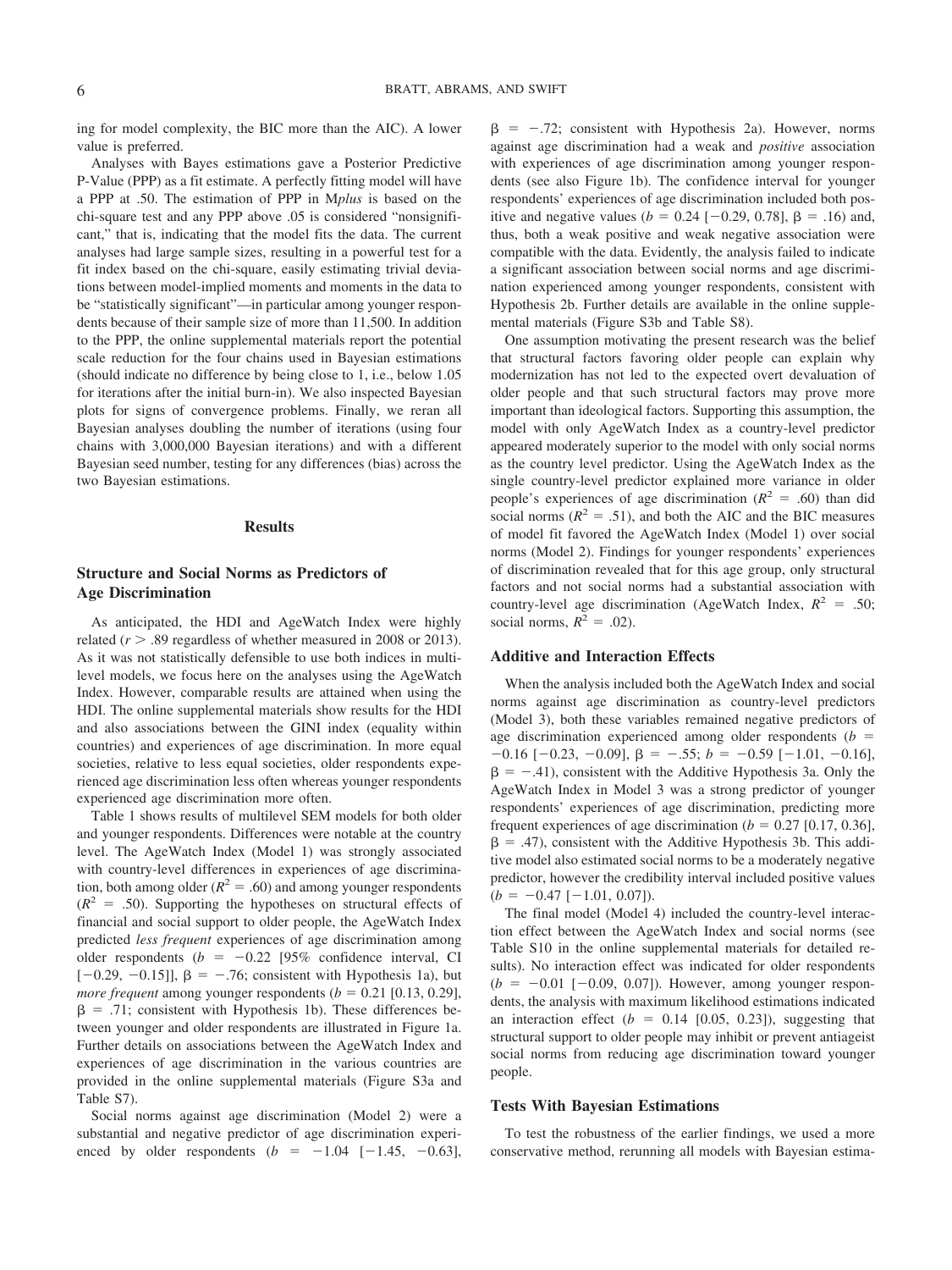| Parameters        | Older respondents |                  | Younger respondents |                  |
|-------------------|-------------------|------------------|---------------------|------------------|
|                   | Estimate          | 95% CI           | Estimate            | 95% CI           |
| Model 1           |                   |                  |                     |                  |
| Individual level  |                   |                  |                     |                  |
| Loading prejudice | 1.00              | [1.00, 1.00]     | 1.00                | [1.00, 1.00]     |
| Loading respect   | 1.78              | [1.44, 2.12]     | 2.01                | [1.65, 2.38]     |
| Loading treated   | 1.79              | [1.46, 2.13]     | 1.45                | [1.22, 1.68]     |
| Female            | 0.27              | [0.05, 0.49]     | 0.12                | [0.01, 0.24]     |
| Age               | 0.01              | $[-0.01, 0.03]$  | $-0.07$             | $[-0.09, -0.05]$ |
| $R^2$             | 0.00              |                  | 0.02                |                  |
| Country level     |                   |                  |                     |                  |
| Loading prejudice | 1.00              | [1.00, 1.00]     | 1.00                | [1.00, 1.00]     |
| Loading respect   | 1.85              | [1.32, 2.39]     | 1.40                | [1.04, 1.77]     |
| Loading treated   | 2.11              | [1.63, 2.58]     | 0.44                | [0.13, 0.75]     |
| AgeWatch Index    | $-0.22$           | $[-0.29, -0.15]$ | 0.21                | [0.13, 0.29]     |
| $R^2$             | 0.60              |                  | 0.50                |                  |
| Model fit         |                   |                  |                     |                  |
| <b>AIC</b>        | 35887.42          |                  | 69498.93            |                  |
| <b>BIC</b>        | 36034.29          |                  | 69653.45            |                  |
| Model 2           |                   |                  |                     |                  |
| Individual level  |                   |                  |                     |                  |
| Loading prejudice | 1.00              | [1.00, 1.00]     | 1.00                | [1.00, 1.00]     |
| Loading respect   | 1.78              | [1.44, 2.12]     | 2.01                | [1.65, 2.38]     |
| Loading treated   | 1.79              | [1.46, 2.13]     | 1.45                | [1.22, 1.68]     |
| Female            | 0.27              | [0.05, 0.49]     | 0.12                | [0.01, 0.24]     |
| Age               | 0.00              | $[-0.01, 0.03]$  | $-0.07$             | $[-0.09, -0.05]$ |
| $R^2$             | 0.00              |                  | 0.02                |                  |
| Country level     |                   |                  |                     |                  |
| Loading prejudice | 1.00              | [1.00, 1.00]     | 1.00                | [1.00, 1.00]     |
| Loading respect   | 1.84              | [1.32, 2.37]     | 1.41                | [1.04, 1.77]     |
| Loading treated   | 2.08              | [1.61, 2.55]     | 0.45                | [0.14, 0.75]     |
| Social norm       | $-1.04$           | $[-1.45, -0.63]$ | 0.24                | $[-0.29, 0.78]$  |
| $R^2$             | 0.51              |                  | 0.02                |                  |
| Model fit         |                   |                  |                     |                  |
| AIC               | 35892.20          |                  | 69517.26            |                  |
| <b>BIC</b>        | 36039.07          |                  | 69671.78            |                  |
| Model 3           |                   |                  |                     |                  |
| Individual level  |                   |                  |                     |                  |
| Loading prejudice | 1.00              | [1.00, 1.00]     | 1.00                | [1.00, 1.00]     |
| Loading respect   | 1.78              | [1.44, 2.12]     | 2.01                | [1.65, 2.38]     |
| Loading treated   | 1.79              | [1.46, 2.13]     | 1.45                | [1.22, 1.68]     |
| Female            | 0.27              | [0.05, 0.49]     | 0.12                | [0.01, 0.24]     |
| Age               | 0.01              | $[-0.01, 0.03]$  | $-0.07$             | $[-0.09, -0.05]$ |
| $R^2$             | 0.00              |                  | 0.02                |                  |
| Country level     |                   |                  |                     |                  |
| Loading prejudice | 1.00              | [1.00, 1.00]     | 1.00                | [1.00, 1.00]     |
| Loading respect   | 1.84              | [1.31, 2.38]     | 1.40                | [1.04, 1.77]     |
| Loading treated   | 2.10              | [1.62, 2.57]     | 0.44                | [0.13, 0.75]     |
| AgeWatch Index    | $-0.16$           | $[-0.23, -0.09]$ | 0.27                | [0.17, 0.36]     |
| Social norm       | $-0.59$           | $[-1.01, -0.16]$ | $-0.47$             | $[-1.01, 0.07]$  |
| $R^2$             | 0.72              |                  | 0.56                |                  |
| Model fit         |                   |                  |                     |                  |
| <b>AIC</b>        | 35880.85          |                  | 69496.99            |                  |
| <b>BIC</b>        | 36034.71          |                  | 69658.86            |                  |

Table 1 *Multilevel SEM of Experiences of Age Discrimination, Separate Results for Older and Younger Respondents*

*Note*. SEM = structural equation modeling; CI = confidence interval; AIC = Akaike information index; BIC - Bayesian information index. Prejudice refers to the item "treated with prejudice because of age." Respect refers to the item "lack of respect because of age." Treated refers to the item "treated badly because of age."

tions. The Bayesian estimations supported the earlier findings in the first three models. As expected, point estimates for countrylevel regression weights tended to be lower in Bayesian estimations, but the Bayesian estimations also suggested less uncertainty (the 95% credibility intervals for Bayesian estimations were narrower than the 95% confidence intervals obtained with MLR estimations, see the [online supplemental materials](http://dx.doi.org/10.1037/dev0000903.supp) for details). In the interaction model (Model 4), the Bayesian estimation of responses from younger respondents resulted in a credibility interval that included both positive and negative values  $(b = 0.06 [-0.02,$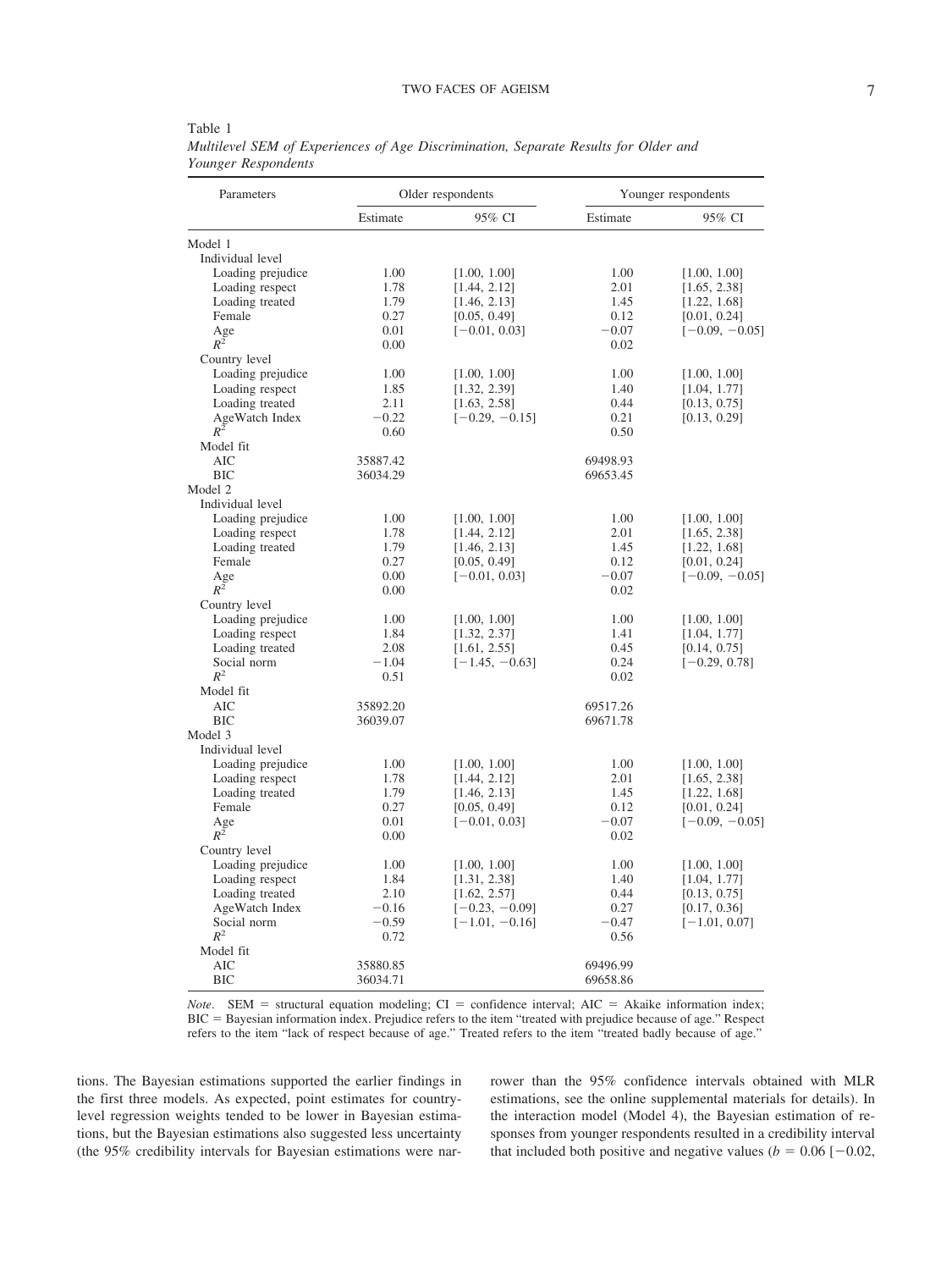0.14]), indicating greater uncertainty about a possible interaction effect.

#### **Discussion**

Population aging and increasing longevity have stimulated awareness of prejudice and discrimination toward older adults, and intentions to reduce such prejudice (Officer et al., 2016; WHO, 2011). Curiously, despite being very prevalent, younger people's experiences of ageism have largely been overlooked both in the research literature and by policymakers. For instance, earlier research has investigated how modernization is associated with the societal status of older people, but has ignored the equally interesting question how it bears on the status of younger people. The analysis presented here addresses this significant gap in research by exploring the extent to which older and younger people's experiences of age discrimination might be interdependent. Our analysis also offers an account that representatively captures the experiences of older and younger people across almost an entire continent.

We assumed that the structural effects of modernization on age discrimination would be through policies that benefit and protect older people (reflected by the AgeWatch Index). Our assumption that modernization would predict structural support for older people was corroborated by the very high shared variance (80%) between the HDI and the AgeWatch Index. We were then able to test the specific hypothesis that structural support to older people should have different effects on the age discrimination experienced among older and younger people. We also note that findings were similar if we used the HDI instead of the AgeWatch Index as country-level predictor.

Multilevel SEM confirmed that the AgeWatch Index predicted *less frequent* experiences of age discrimination among older respondents, but *more frequent* among younger respondents. This is a completely novel, and highly consequential finding because we have established that national policies to support older people can result in substantially greater discrimination against younger people, an age group that is already more vulnerable to other forms of discrimination (e.g., discrimination based on ethnicity, see Abrams & Houston, 2006).

Multilevel SEM also shed new light on how psychological processes, specifically the normative climate within a society, may combine with structural conditions to the advantage or disadvantage of older and younger people. The analyses indicated that stronger social norms against age discrimination predicted lower discrimination only against older people. Social norms against age discrimination had a weak and positive association with younger respondents' experiences of age discrimination in one model (Model 2), and a weak and negative association in another (Model 3). In both these models, the confidence intervals included both negative and positive values, corroborating the hypothesis that social norms against age discrimination have no substantial relationship with age discrimination experienced among younger respondents. The cross-national finding that norms against age discrimination explained levels of age discrimination experienced among older, but not among younger people extends the more general evidence that people do not apply equality values equally to all groups (Abrams et al., 2015).

The present data provided some support for the proposition that structural and normative contexts would have an interactive effect on experiences of discrimination among younger respondents. A traditional analytic method (maximum likelihood estimation) gave a confidence interval that excluded zero. The interaction indicated that structural support to older people moderated the association between antiageist norms and levels of age discrimination experienced by younger people. Specifically, in countries where older people were better supported, strong antiageism norms were associated with higher levels of discrimination experienced by younger people. However, we interpret this cautiously because the credible interval in the much more conservative Bayesian analysis marginally encompassed zero. We attribute the less certain result with Bayesian analysis to the limited number of countries in this research.

#### **An Integrated Perspective on Age**

Our research points to the need for an integrated perspective that includes both older and younger members of society when studying ageism (Hagestad & Uhlenberg, 2005; Roberts, 2006), and underpins the value of a more ecologically sensitive approach (Bronfenbrenner, 1979). Restricting the challenge of reducing ageism only to the situation of older people might itself be implicitly ageist, particularly given the higher prevalence of age discrimination against younger people indicated by European data.

An integrated perspective on discrimination across age can also incorporate middle-aged people as a third group of interest. For the present, we decided not to include analyses of age discrimination experienced by middle-aged respondents. Middle-aged people have more varied life circumstances compared with the more distinctive younger and older categories, who are closer to birth and death, respectively. Moreover, preliminary comparisons of age discrimination experienced among older (70 years and more) and middle-aged respondents (40 to 55 years old) in the ESS confirm that age discrimination experienced among middle-aged are notably less frequent than among older people.

#### **Strengths and Limitations**

This research has relied on cross-sectional data, but we see the findings as robust. The theoretical foundation of the research is strong, and we used advanced statistical methods. Furthermore, the data in the ESS are of high quality, with representative and large samples of younger and older respondents in each of the 29 countries.<sup>1</sup> It is obviously important to consider the possibility of reversed causality. A reversed causality seems unlikely because scores on the AgeWatch Index could not feasibly have been affected by reports in the ESS on age discrimination. Similarly, because we assessed social norms in one age group and experiences of age discrimination in the other it seems unlikely that the causal direction would go from discrimination to norms (e.g., that older people's norms would be caused by younger people's experiences).

One limitation of the present research is that it does not apply to the experiences of children and teenagers below 15 years, because

<sup>&</sup>lt;sup>1</sup> See [http://www.europeansocialsurvey.org/methodology/ess\\_methodology/](http://www.europeansocialsurvey.org/methodology/ess_methodology/sampling.html) [sampling.html](http://www.europeansocialsurvey.org/methodology/ess_methodology/sampling.html) and [http://www.europeansocialsurvey.org/docs/round8/](http://www.europeansocialsurvey.org/docs/round8/methods/ESS8_sampling_guidelines.pdf) [methods/ESS8\\_sampling\\_guidelines.pdf.](http://www.europeansocialsurvey.org/docs/round8/methods/ESS8_sampling_guidelines.pdf)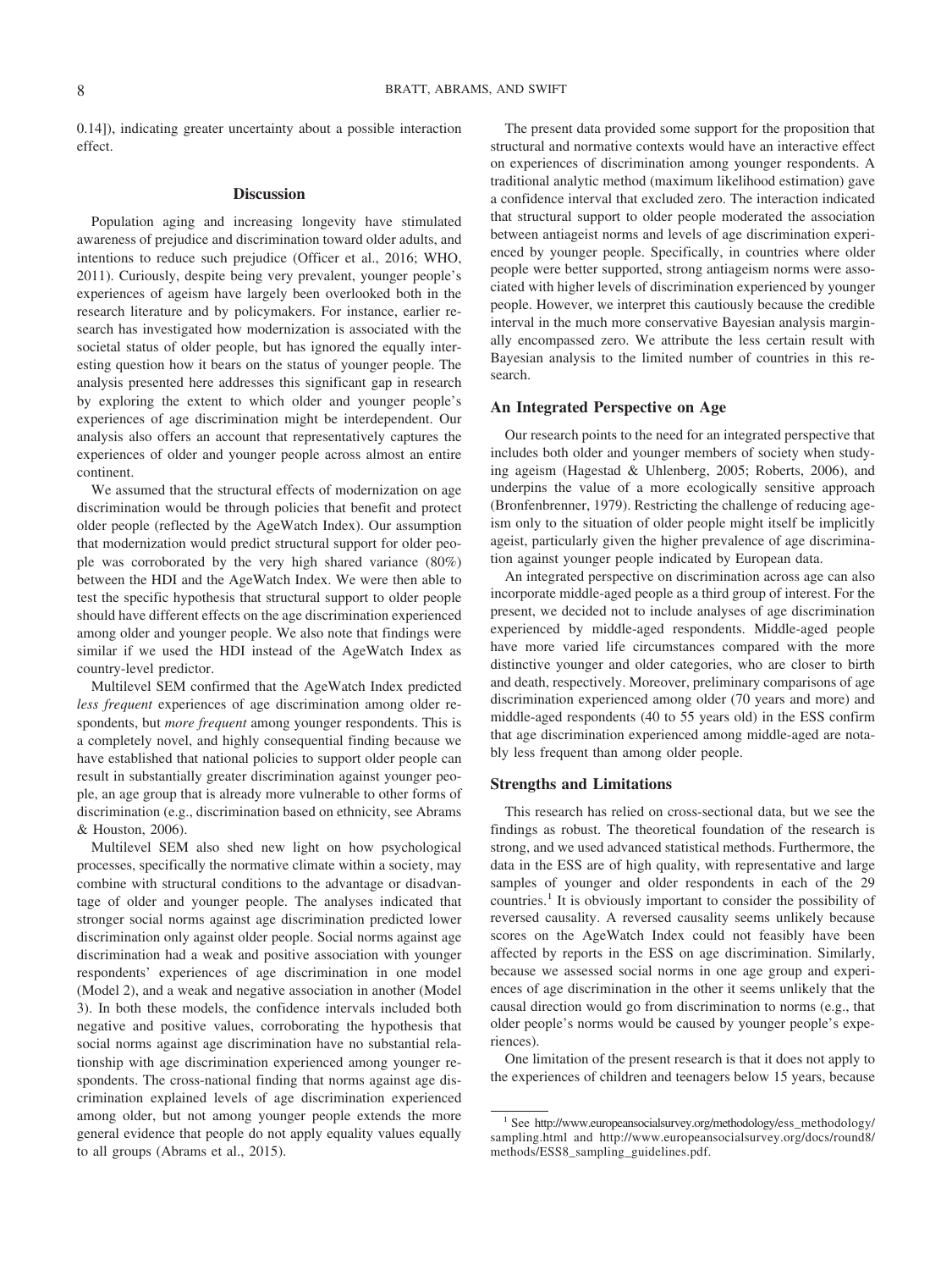of the restriction on age in the ESS. However, given that the experience of these children is largely confined to the closest family and institutional settings where trained adults have the mandate to supervise children (kindergarten and school), agebased discrimination of children is primarily at an institutional level and perhaps not experienced as discrimination. Only when people leave compulsory education can age discrimination be directly compared across ages. Similarly, the current findings are less likely to be applicable to the experiences of the very oldest people, the "old-old" aged 85 or more, because they are likely to be undersampled. We used the weighting variable available in the ESS to counteract selection bias, but even with weighting included, the ESS data may have a nonrandom selection bias among the very oldest. Many of the very oldest will have health issues and be in various forms of institutional care such as nursing homes and are difficult to access with surveys. The inaccessibility of data from the very oldest is not specific to this research but characterizes most of the research on older people.

A limitation in the ESS measurements is that it included only three broad items to assess experiences of discrimination. These three items are representative of a wider and more extensive set (Vauclair et al., 2010), but it would be useful if future research could investigate whether, for example, the structural and normative protections associated with the AgeWatch Index and normative climate are restricted to particular aspects of discrimination such as hostile or benevolent ageism (Cary, Chasteen, & Remedios, 2017), and whether these differ for younger and older people. More generally, the present research highlights that the same structural and normative context can mean quite different things for the experiences of ageism among younger and older people. Thus, in terms of life span development and for intergenerational relations more generally, these contextual factors may have changing implications for the self-concept and the value that people attach to old age and the ageing process. In turn, this could have implications for stereotype embodiment and vulnerability to stereotype threat effects (B. Levy, 2009; Lamont, Swift, & Abrams, 2015).

#### **Implications for Policy**

An important policy implication of the present research is that interventions that are designed to enhance the living conditions of older adults should also consider whether there may be undesired negative effects on other age groups. For instance, strategies that overtly benefit older people, such as creating age-friendly workplaces or communities, might inadvertently heighten younger people's experiences of age discrimination because they feel deprioritized or relatively neglected. For example, younger people may sometimes be patronized in the workplace (Duncan & Loretto, 2004). Moreover, national or global campaigns to reduce ageism such as those proposed by WHO (Officer et al., 2016), which aim to raise awareness of ageism and enhance social norms against ageism, should consider ways of ensuring that these strategies also embrace younger people's experiences of ageism, particularly in countries that already provide relatively good support for older adults.

More broadly, the present findings have implications for more complex intersectional intergroup relationships. Given that strategies to address disadvantages experienced by one target group may miss important disadvantages experienced by others, the possibility that discrimination can arise through neglect rather than deliberate or actively discriminatory policies is clearly pertinent to many contexts beyond age. Moreover, although both older and younger people may encounter multiple stigma, some evidence indicates that ageism against younger people may be compounded by other group memberships they hold (Abrams & Houston, 2006). For example, young people are overrepresented among immigrants and refugees (UNCHR, 2019). A structural and normative climate that strongly favors older people may mean that both resources and inhibitions on discrimination are attenuated in the case of these groups. While it would be absurd to propose that policies should withdraw support from older people, it is equally problematic not to heed the possibility that risks of discrimination against other groups may be particularly heightened if their members tend to be young.

#### **Conclusion**

The research presented extends previous research on ageism toward old and young (e.g., Abrams, 2010; Bratt et al., 2018; North & Fiske, 2012) by showing empirically how younger and older adults' experiences of ageism are interrelated as a function of the social context. It broadens the focus of ageism research by placing equal emphasis on young-ageism and old-ageism. We have established that the presence of structural support for older people is reflected in lower frequency of age discrimination experienced by this age group but seems to contribute to increased experiences of age discrimination among younger people. Further, we have found that social norms against age discrimination are associated with low levels of age discrimination experienced among older people, but not among younger people. This research also suggests that modernization affects older and younger people differently and that such effects are associated with the different levels of structural and normative support for the older population.

These findings offer new insights into the nature of and influences on ageism, and particularly highlight the need to pursue research into ageism against youth and not just old age. Tackling both forms of ageism and finding ways to improve intergenerational cohesion and support will become increasingly pressing tasks as life expectancy increases and societies become ever more age diverse.

#### **References**

- Abrams, D. (2010). *Processes of prejudice: Theory, evidence and intervention: Equalities and Human Rights Commission* (Research report 56). Retrieved from [https://www.equalityhumanrights.com/](https://www.equalityhumanrights.com/sites/default/files/research-report-56-processes-of-prejudice-theory-evidence-and-intervention.pdf) [sites/default/files/research-report-56-processes-of-prejudice-theory](https://www.equalityhumanrights.com/sites/default/files/research-report-56-processes-of-prejudice-theory-evidence-and-intervention.pdf)[evidence-and-intervention.pdf](https://www.equalityhumanrights.com/sites/default/files/research-report-56-processes-of-prejudice-theory-evidence-and-intervention.pdf)
- Abrams, D., & Hogg, M. A. (1990). *Social identity theory: Constructive and critical advances*. New York, NY: Springer-Verlag Publishing.
- Abrams, D., & Houston, D. M. (2006). *A profile of prejudice in Britain: Report of the national survey. The Equalities Review*. Retrieved from <https://kar.kent.ac.uk/4106>
- Abrams, D., Houston, D. M., Van de Vyver, J., & Vasiljevic, M. (2015). Equality hypocrisy, inconsistency, and prejudice: The unequal application of the universal human right to equality. *Peace and Conflict, 21,* 28 – 46.<http://dx.doi.org/10.1037/pac0000084>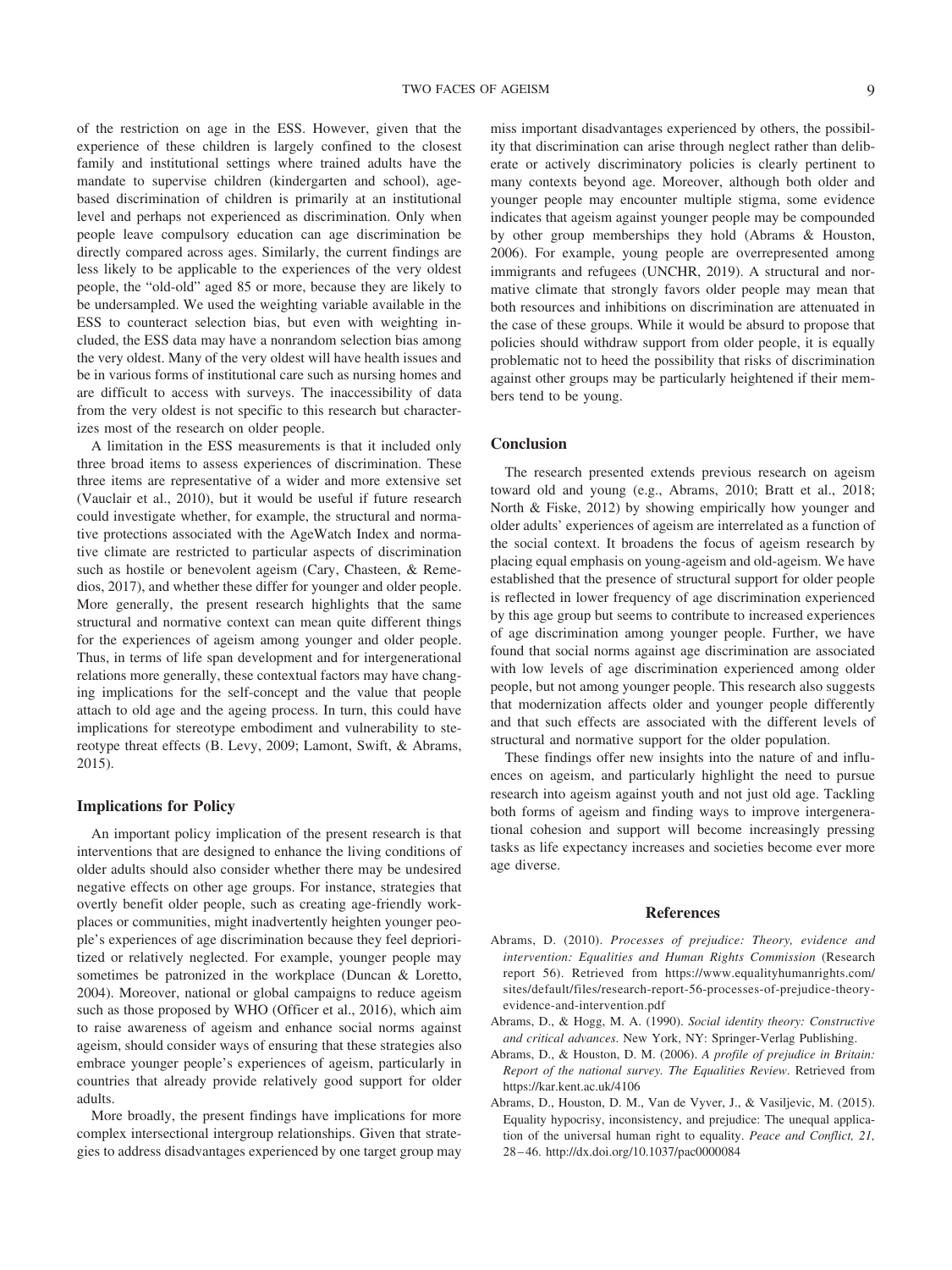- Abrams, D., Swift, H. J., & Drury, L. (2016). Old and unemployable? How age-based stereotypes affect willingness to hire job candidates. *Journal of Social Issues, 72,* 105–121.<http://dx.doi.org/10.1111/josi.12158>
- Allport, G. W. (1954). *The nature of prejudice*. Cambridge, MA: Addison Wesley.
- Branco, K. J., & Williamson, J. B. (1982). Stereotyping and the life cycle: Views of aging and the aged. In A. G. Miller (Ed.), *In the eye of the beholder: Contemporary issues in stereotyping* (pp. 364 – 410). New York, NY: Praeger.
- Bratt, C. (1999). The impact of norms and assumed consequences on recycling behavior. *Environment and Behavior, 31,* 630 – 656. [http://dx](http://dx.doi.org/10.1177/00139169921972272) [.doi.org/10.1177/00139169921972272](http://dx.doi.org/10.1177/00139169921972272)
- Bratt, C., Abrams, D., Swift, H. J., Vauclair, C.-M., & Marques, S. (2018). Perceived age discrimination across age in Europe: From an ageing society to a society for all ages. *Developmental Psychology, 54,* 167– 180.<http://dx.doi.org/10.1037/dev0000398>
- Bronfenbrenner, U. (1979). *The ecology of human development*. Cambridge, MA: Harvard University Press.
- Butler, R. N. (1969). Age-ism: Another form of bigotry. *The Gerontologist, 9,* 243–246. [http://dx.doi.org/10.1093/geront/9.4\\_Part\\_1.243](http://dx.doi.org/10.1093/geront/9.4_Part_1.243)
- Butler, R. N. (1975). *Why survive? Being old in America*. New York, NY: Harper and Row.
- Butler, R. N. (2005, Fall). Ageism: Looking back over my shoulder. *Generations, 3,* 84 – 86.
- Butler, R. N. (2009). Combating ageism. *International Psychogeriatrics, 21,* 211.<http://dx.doi.org/10.1017/S104161020800731X>
- Cary, L. A., Chasteen, A. L., & Remedios, J. (2017). The ambivalent ageism scale: Developing and validating a scale to measure benevolent and hostile ageism. *The Gerontologist*, 57, e27-e36.
- Cowgill, D. O. (1974). Aging and modernization: A revision of the theory. In J. F. Gubrium (Ed.), *Late life: Communities and environmental policy* (pp. 123–146). Springfield, IL: Charles C Thomas.
- Crandall, C. S., Eshleman, A., & O'Brien, L. (2002). Social norms and the expression and suppression of prejudice: The struggle for internalization. *Journal of Personality and Social Psychology, 82,* 359 –378. [http://dx](http://dx.doi.org/10.1037/0022-3514.82.3.359) [.doi.org/10.1037/0022-3514.82.3.359](http://dx.doi.org/10.1037/0022-3514.82.3.359)
- Cuddy, A. J., & Fiske, S. T. (2002). Doddering but dear: Process, content, and function in stereotyping of older persons. In T. D. Nelson (Ed.), *Ageism: Stereotyping and prejudice against older persons* (pp. 3–26). Cambridge, MA: The MIT Press.
- Duncan, C., & Loretto, W. (2004). Never the right age? Gender and age-based discrimination in employment. *Gender, Work and Organization, 11,* 95–115.<http://dx.doi.org/10.1111/j.1468-0432.2004.00222.x>
- Garstka, T. A., Schmitt, M. T., Branscombe, N. R., & Hummert, M. L. (2004). How young and older adults differ in their responses to perceived age discrimination. *Psychology and Aging, 19,* 326 –335. [http://](http://dx.doi.org/10.1037/0882-7974.19.2.326) [dx.doi.org/10.1037/0882-7974.19.2.326](http://dx.doi.org/10.1037/0882-7974.19.2.326)
- Greene, M. L., Way, N., & Pahl, K. (2006). Trajectories of perceived adult and peer discrimination among Black, Latino, and Asian American adolescents: Patterns and psychological correlates. *Developmental Psychology, 42,* 218 –236.<http://dx.doi.org/10.1037/0012-1649.42.2.218>
- Hagestad, G. O., & Uhlenberg, P. (2005). The social separation of old and young: A root of ageism. *Journal of Social Issues, 61,* 343–360. [http://](http://dx.doi.org/10.1111/j.1540-4560.2005.00409.x) [dx.doi.org/10.1111/j.1540-4560.2005.00409.x](http://dx.doi.org/10.1111/j.1540-4560.2005.00409.x)
- Hallquist, M. N., & Wiley, J. F. (2018). MplusAutomation: An R package for facilitating large-scale latent variable analyses in Mplus. *Structural Equation Modeling, 25,* 621– 638. [http://dx.doi.org/10.1080/10705511](http://dx.doi.org/10.1080/10705511.2017.1402334) [.2017.1402334](http://dx.doi.org/10.1080/10705511.2017.1402334)
- Hogg, M. A., & Abrams, D. (1988). *Social identifications: A social psychology of intergroup relations and group processes*. London, UK: Routledge.
- Inglehart, R., & Baker, W. E. (2000). Modernization, cultural change, and the persistence of traditional values. *American Sociological Review, 65,* 19 –51.<http://dx.doi.org/10.2307/2657288>
- Inglehart, R., Norris, P., & Ronald, I. (2003). *Rising tide: Gender equality and cultural change around the world*. New York, NY: Cambridge University Press.<http://dx.doi.org/10.1017/CBO9780511550362>
- Iversen, T. N., Larsen, L., & Solem, P. E. (2009). A conceptual analysis of ageism. *Nordic Psychology, 61,* 4 –22. [http://dx.doi.org/10.1027/1901-](http://dx.doi.org/10.1027/1901-2276.61.3.4) [2276.61.3.4](http://dx.doi.org/10.1027/1901-2276.61.3.4)
- Kinzig, A. P., Ehrlich, P. R., Alston, L. J., Arrow, K., Barrett, S., Buchman, T. G., . . . Saari, D. (2013). Social norms and global environmental challenges: The complex interaction of behaviors, values, and policy. *Bioscience, 63,* 164 –175.<http://dx.doi.org/10.1525/bio.2013.63.3.5>
- Lamont, R. A., Swift, H. J., & Abrams, D. (2015). A review and metaanalysis of age-based stereotype threat: Negative stereotypes, not facts, do the damage. *Psychology and Aging, 30,* 180 –193. [http://dx.doi.org/](http://dx.doi.org/10.1037/a0038586) [10.1037/a0038586](http://dx.doi.org/10.1037/a0038586)
- Lele, S. R., & Dennis, B. (2009). Bayesian methods for hierarchical models: Are ecologists making a Faustian bargain? *Ecological Applications, 19,* 581–584.<http://dx.doi.org/10.1890/08-0549.1>
- Levy, B. (2009). Stereotype embodiment: A psychosocial approach to aging. *Current Directions in Psychological Science, 18,* 332–336. [http://](http://dx.doi.org/10.1111/j.1467-8721.2009.01662.x) [dx.doi.org/10.1111/j.1467-8721.2009.01662.x](http://dx.doi.org/10.1111/j.1467-8721.2009.01662.x)
- Levy, S. R., & Macdonald, J. L. (2016). Progress on understanding ageism. *Journal of Social Issues, 72,* 5–25.<http://dx.doi.org/10.1111/josi.12153>
- Link, W. A., & Eaton, M. J. (2012). On thinning of chains in MCMC. *Methods in Ecology and Evolution, 3,* 112–115. [http://dx.doi.org/10](http://dx.doi.org/10.1111/j.2041-210X.2011.00131.x) [.1111/j.2041-210X.2011.00131.x](http://dx.doi.org/10.1111/j.2041-210X.2011.00131.x)
- Manning, R. E., Newman, P., Valliere, W. A., Wang, B., & Lawson, S. R. (2001). Respondent self-assessment of research on crowding norms in outdoor recreation. *Journal of Leisure Research, 33,* 251–271. [http://dx](http://dx.doi.org/10.1080/00222216.2001.11949941) [.doi.org/10.1080/00222216.2001.11949941](http://dx.doi.org/10.1080/00222216.2001.11949941)
- Mead, G. H. (1934). *Mind, self and society* (Vol. 111). Chicago, IL: University of Chicago Press.
- Muthén, L. K., & Muthén, B. O. (1998 –2017). *Mplus user's guide* (8th ed.). Los Angeles, CA: Author.
- Nelson, T. D. (2005). Ageism: Prejudice against our feared future self. *Journal of Social Issues, 61,* 207–221. [http://dx.doi.org/10.1111/j.1540-](http://dx.doi.org/10.1111/j.1540-4560.2005.00402.x) [4560.2005.00402.x](http://dx.doi.org/10.1111/j.1540-4560.2005.00402.x)
- North, M. S., & Fiske, S. T. (2012). An inconvenienced youth? Ageism and its potential intergenerational roots. *Psychological Bulletin, 138,* 982– 997.<http://dx.doi.org/10.1037/a0027843>
- North, M. S., & Fiske, S. T. (2015). Modern attitudes toward older adults in the aging world: A cross-cultural meta-analysis. *Psychological Bulletin, 141,* 993–1021.<http://dx.doi.org/10.1037/a0039469>
- Officer, A., Schneiders, M. L., Wu, D., Nash, P., Thiyagarajan, J. A., & Beard, J. R. (2016). Valuing older people: Time for a global campaign to combat ageism. *Bulletin of the World Health Organization, 94,* 710-710A.<http://dx.doi.org/10.2471/BLT.16.184960>
- Plant, E. A., & Devine, P. G. (1998). Internal and external motivation to respond without prejudice. *Journal of Personality and Social Psychology, 75,* 811– 832.<http://dx.doi.org/10.1037/0022-3514.75.3.811>
- R Core Team. (2016). R: A language and environment for statistical computing (Version 3.4.3) [Computer software]. Vienna, Austria: R Foundation for Statistical Computing. Retrieved from [https://www.R](https://www.R-project.org/)[project.org/](https://www.R-project.org/)
- Roberts, I. (2006). Taking age out of the workplace: Putting older workers back in? *Work, Employment and Society, 20,* 67– 86. [http://dx.doi.org/](http://dx.doi.org/10.1177/0950017006061274) [10.1177/0950017006061274](http://dx.doi.org/10.1177/0950017006061274)
- Schoenberg, N. E., & Lewis, D. C. (2005). Cross-cultural ageism. In E. B. Palmore, L. G. Branch, & D. K. Harris (Eds.), *Encyclopedia of ageism* (pp. 87–92). Binghamton, NY: Haworth Press.
- Schwartz, S. H. (1977). Normative influences on altruism. *Advances in Experimental Social Psychology, 10,* 221–279. [http://dx.doi.org/10](http://dx.doi.org/10.1016/S0065-2601%2808%2960358-5) [.1016/S0065-2601\(08\)60358-5](http://dx.doi.org/10.1016/S0065-2601%2808%2960358-5)
- Sherif, M. (1973). *The psychology of social norms*. New York, NY: Octagon Books.